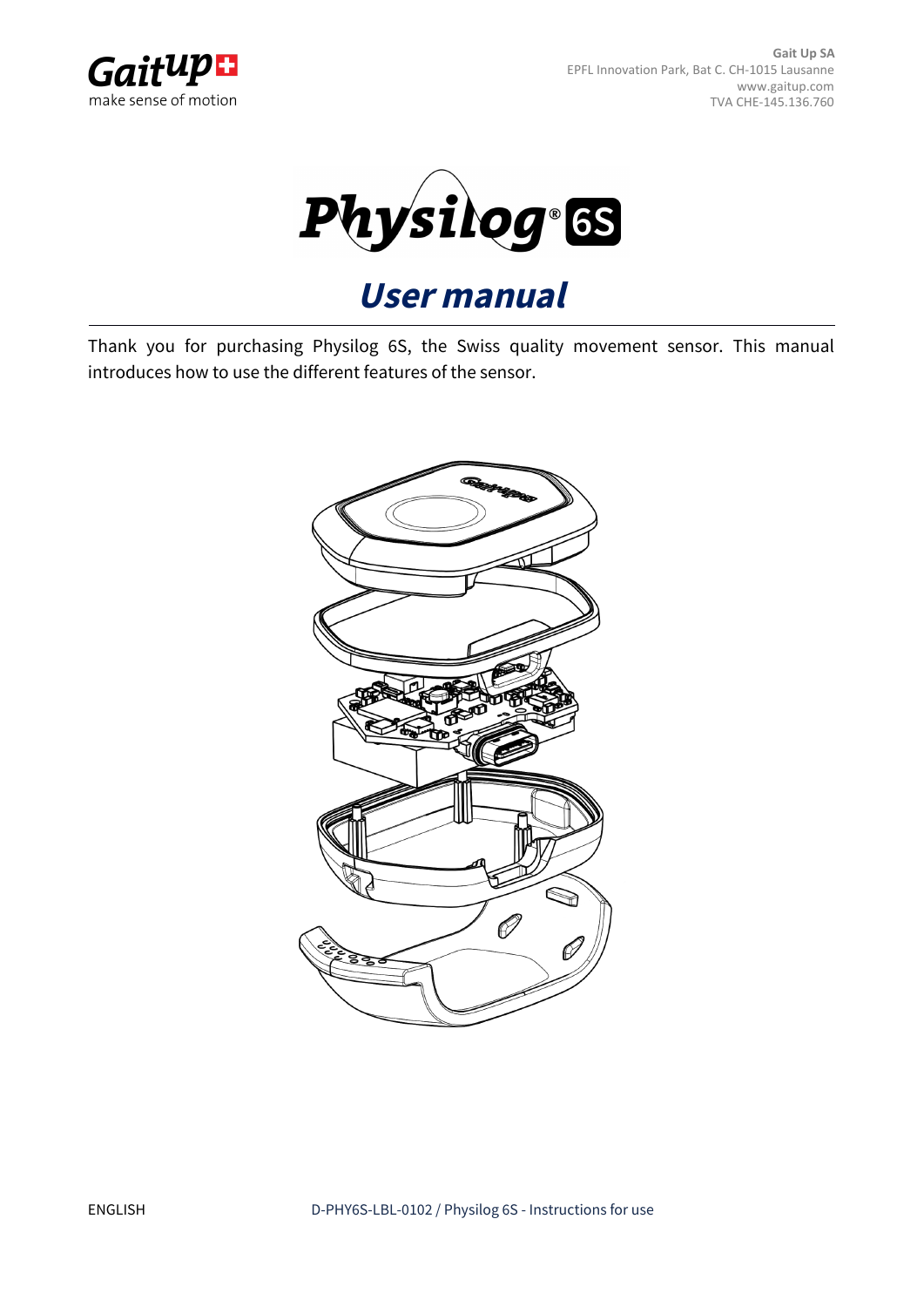#### **Legal manufacturer:**



Mindmaze SA Chemin de Roseneck, 5 1006 Lausanne Switzerland

# mindmaze

Contact email: [info@mindmaze.com](mailto:info@mindmaze.com) Website: [www.mindmaze.ch](http://www.mindmaze.ch/)

#### **Commercialized by**:

Gait Up SA EPFL Innovation Park, Batiment C CH-1015 Lausanne Switzerland

General Contact email: [contact@gaitup.com](mailto:contact@gaitup.com) Website: <https://clinical.gaitup.com/> Support email: [support@gaitup.com](mailto:support@gaitup.com)

#### **Model:**

Physilog 6S

IC ID:

FCC ID: 2AYHH-PHY06GAITUP







Physilog 6S user manual v1.0.0 Date: 08.01.2021 Copyright © 2021, All Rights Reserved - Gait Up SA. CH-1015 Switzerland 2 www.gaitup.com

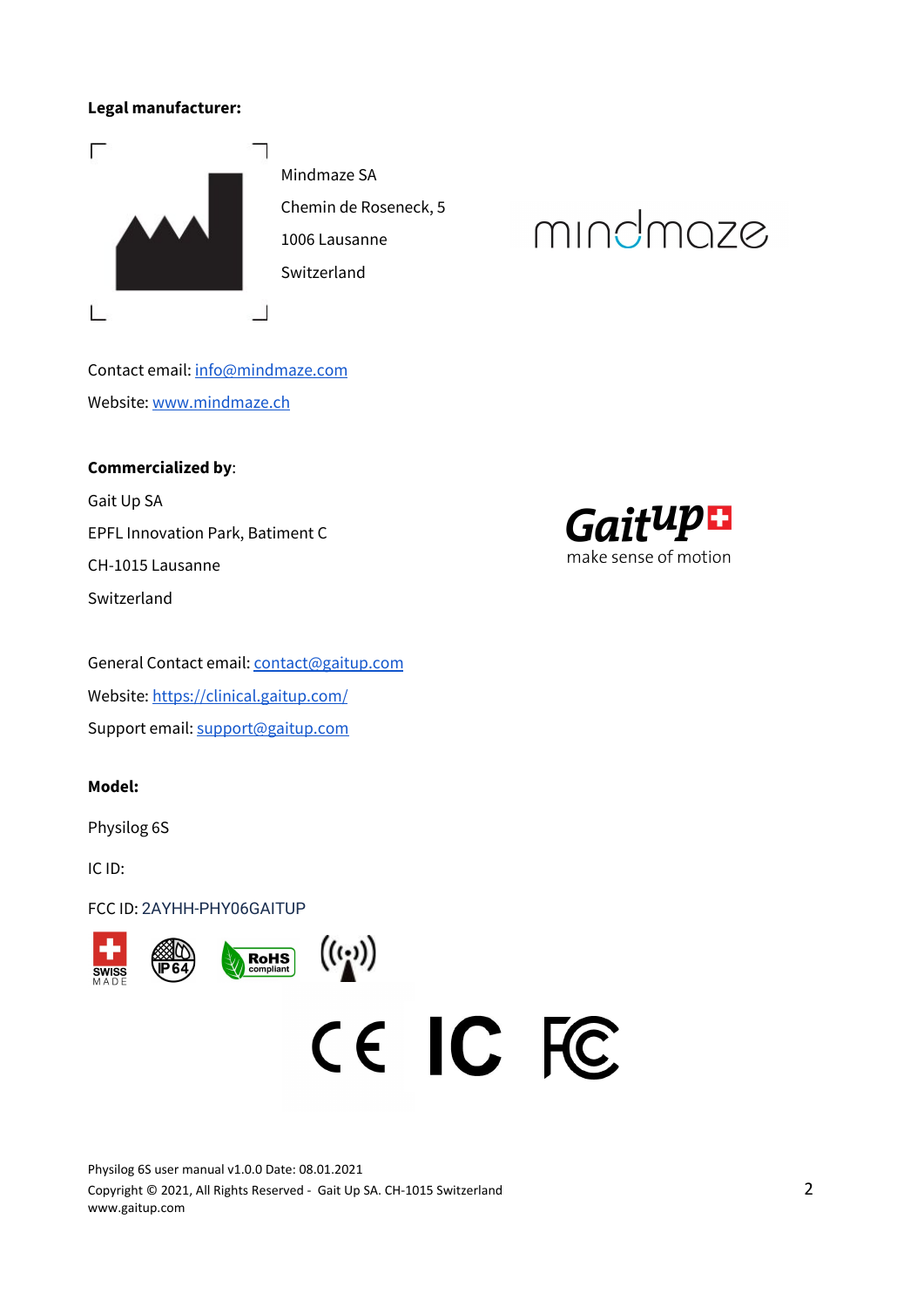# Table of Contents

| Physilog 6S elements                                   | 4              |
|--------------------------------------------------------|----------------|
| Charging                                               | 4              |
| Recording with Physilog 6S                             | 5              |
| Standalone measurement                                 | 5              |
| Control the Physilog from a mobile application         | 6              |
| Data Analysis                                          | 6              |
| <b>Practical Considerations</b>                        | 6              |
| Fixation                                               | $6\phantom{1}$ |
| How to update Date and Time of the Physilog 6S         | $\overline{7}$ |
| How to update firmware of Physilog 6S with nRF Connect | $\overline{7}$ |
| Tips for best practices                                | 9              |
| Maintenance and Disposal                               | 10             |
| Sensor specifications                                  | 12             |
| Troubleshoot                                           | 13             |
| Limited Warranty & Support Policy                      | 14             |
| Product compliance                                     | 15             |
| Europe                                                 | 16             |
| <b>FCC</b>                                             | 16             |
| IC - Canada (EN)                                       | 16             |
| IC - Canada (FR)                                       | 17             |
| Contact information                                    | 18             |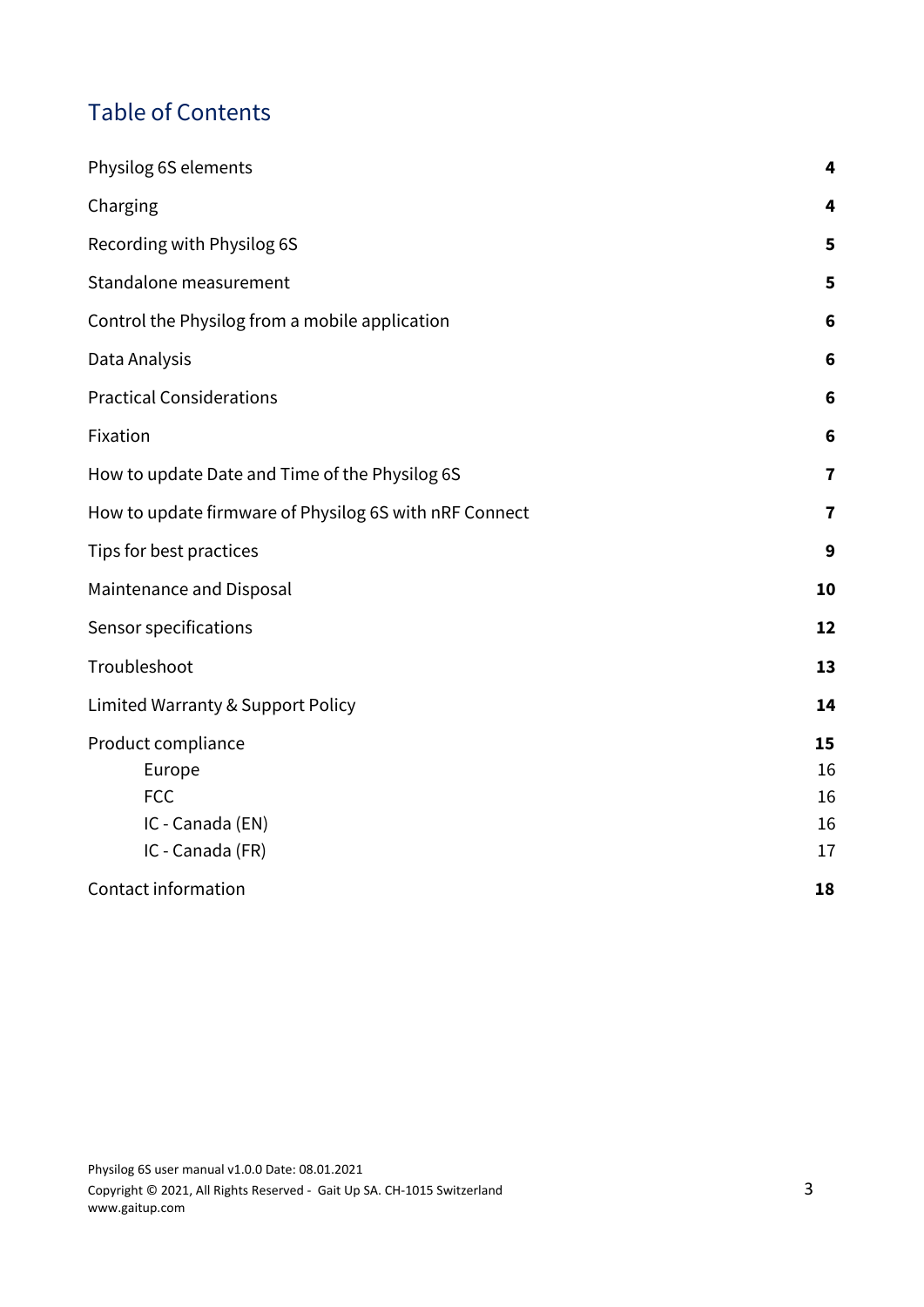# <span id="page-3-0"></span>1. Physilog 6S elements



# <span id="page-3-1"></span>2. Charging

The Physilog 6S is charged via the USB-C port. Plug the USB-C connector of the cable delivered with the Physilog 6S to the sensor. Plug the USB connector to a Computer or charger (see voltage specifications below). Physilog 6S recording must be stopped for charging. Do not charge Physilog® when room temperature is outside of range 0°C to 45°C.

Low battery level is indicated by yellow blinking during measurement or if the Physilog® blinks rapidly 3 times red when starting and doesn't start the recording (see LED indications below). A battery level estimation is available via the Gait Up mobile applications. When the Physilog<sup>®</sup> is discharged, plug it for charging for at least 30 minutes before use.

It is recommended to avoid complete discharging of the Physilog 6S, therefore check that the Physilog® sensors are off when you store them. After a long period without using the Physilog®, plug it for charging for at least 30 minutes before use. It may happen that the LED doesn't blink white at the beginning of charging after the battery was very low, to see the charging ongoing shortly push the main button or disconnect and reconnect after some charging time.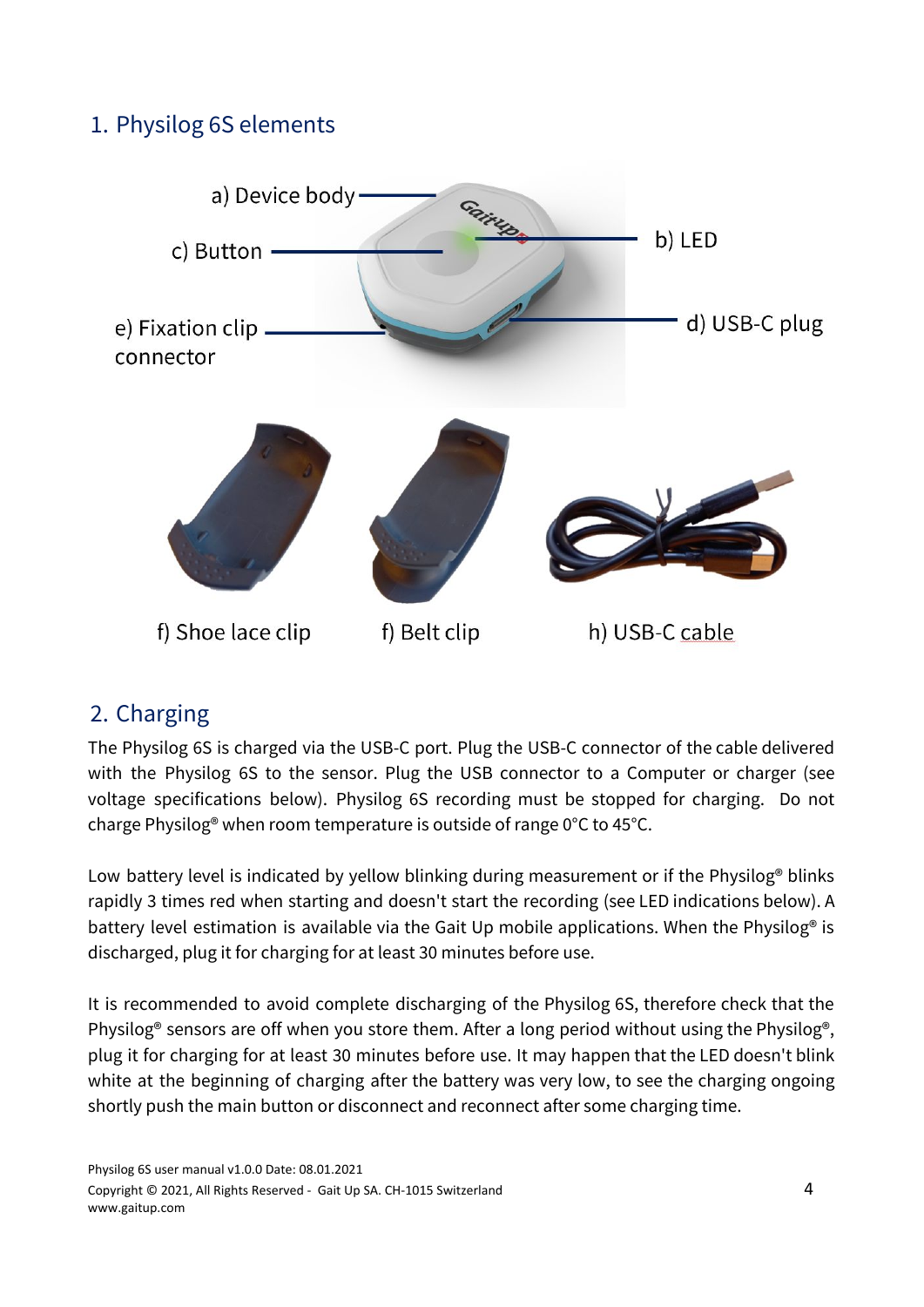# Supply Voltage specifications

The Physilog 6S should be charged using USB at 5V, 100mA. For charging, the ambient temperature must lie between 0°C and 30°C.

Power supply: 5V DC, 50/60Hz, 100mA

# <span id="page-4-0"></span>3. Recording with Physilog 6S

There are several ways to start and stop a measurement with the Physilog 6S:

#### <span id="page-4-1"></span>3.1. Standalone measurement

Press on the main button (for about 2 secs, until the green light turns off) to start the measurement. During measurement, the Physilog® shines green.



Hold the main button for 3 seconds, until the light turns orange to stop the measurement. When the measurement has been concluded, the LED shortly blinks green three times.



If several Physilog 6S sensors are configured to do so and started at the same time, they synchronize regularly during the measurement. A network includes one single master sensor and several slave sensors (from one to as many as wished). Multiple sensor networks can be created by selecting a different radio channel. The network configuration is done via the Research ToolKit Desktop software (see RTK user manual for details) and is saved in the conf.bin file on each Physilog 6S.

To perform a measurement with synchronized Physilog 6S, turn on all sensors of the network with the main button within a short interval of time (all must be started within one minute). No precise order of starting the sensors is necessary. Each sensor starts recording data from start and once it is synchronized with the master sensor it will shine green synchronously with the master sensor. To stop the measurement, push the main button of the sensors until the LED turns orange, you can turn off the sensors in any order.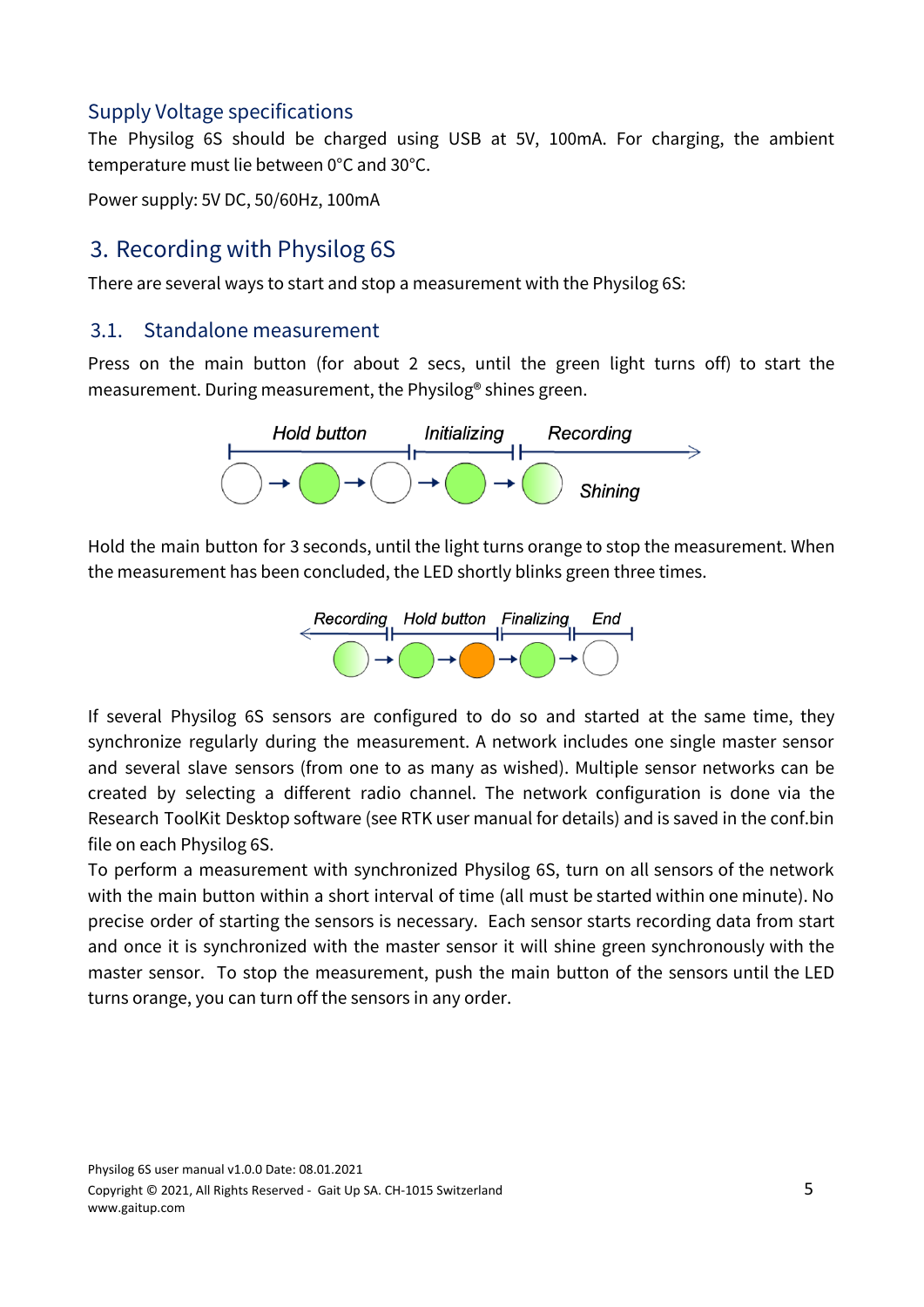# <span id="page-5-0"></span>3.2. Control the Physilog from a mobile application

The Gait Up companion mobile applications allow to control the Physilog 6S sensor. Two modes are available in the application, for details refer to the user manual of the mobile application. There is no need to pair your Physilog® with the tablet prior to Bluetooth communication, just select the Physilog® from the list in the app.

**Troubleshoot:** If a sensor is not detected by the tablet, gently shake the sensor to enter detection mode. If the sensor can still not be connected, check that it has enough battery and is not connected to another mobile device and if necessary ultimately do a reset of the sensor as explained in section 5.7 Troubleshoot.

**Note:** Bluetooth 4.0 or higher is required on the mobile device to be able to communicate with Physilog 6S.

# <span id="page-5-1"></span>4. Data Analysis

Physilog® always saves raw data on its internal memory, except when streaming the data live via Bluetooth using the "IMU stream" functionality of the app. Users have access to the raw data through companion software called Research ToolKit (RTK). The RTK is available for computers (PC and Mac). Functions to read raw data inside MATLAB® are also available. Please refer to the RTK user manual for more details.

### USB data transfer

Data saved on the internal memory of the Physilog<sup>®</sup> can be accessed using USB data transfer. Therefore, plug the USB cable to the Physilog® and a computer. The Physilog 6S connects to the computer like a USB key and files can be accessed. One file for each measurement is created and files are stored in folders depending on creation date (YY\_MM\_DD). The file name is composed of a file number (increasing from 1 to 99), the body location (as defined in the configuration, f.ex. 'LF') and the sensor serial number unique part (4 digits). Copy-paste the files to your computer for analysis. From here you can also rename folders and files or delete the files from Physilog®'s memory.

Warning: Do not remove the conf.bin file which contains the configuration information, otherwise the Physilog® will return to a default configuration. If this happens, update the configuration using the Research ToolKit or contact Gait Up support.

# <span id="page-5-2"></span>5. Practical Considerations

# <span id="page-5-3"></span>5.1. Fixation

The Physilog 6S comes with two fixation clips as default attachment accessory, one for the belt and one for the shoe laces. Additional clips and elastic straps with Velcro patches to stick onto the Physilog® can be purchased from Gait Up.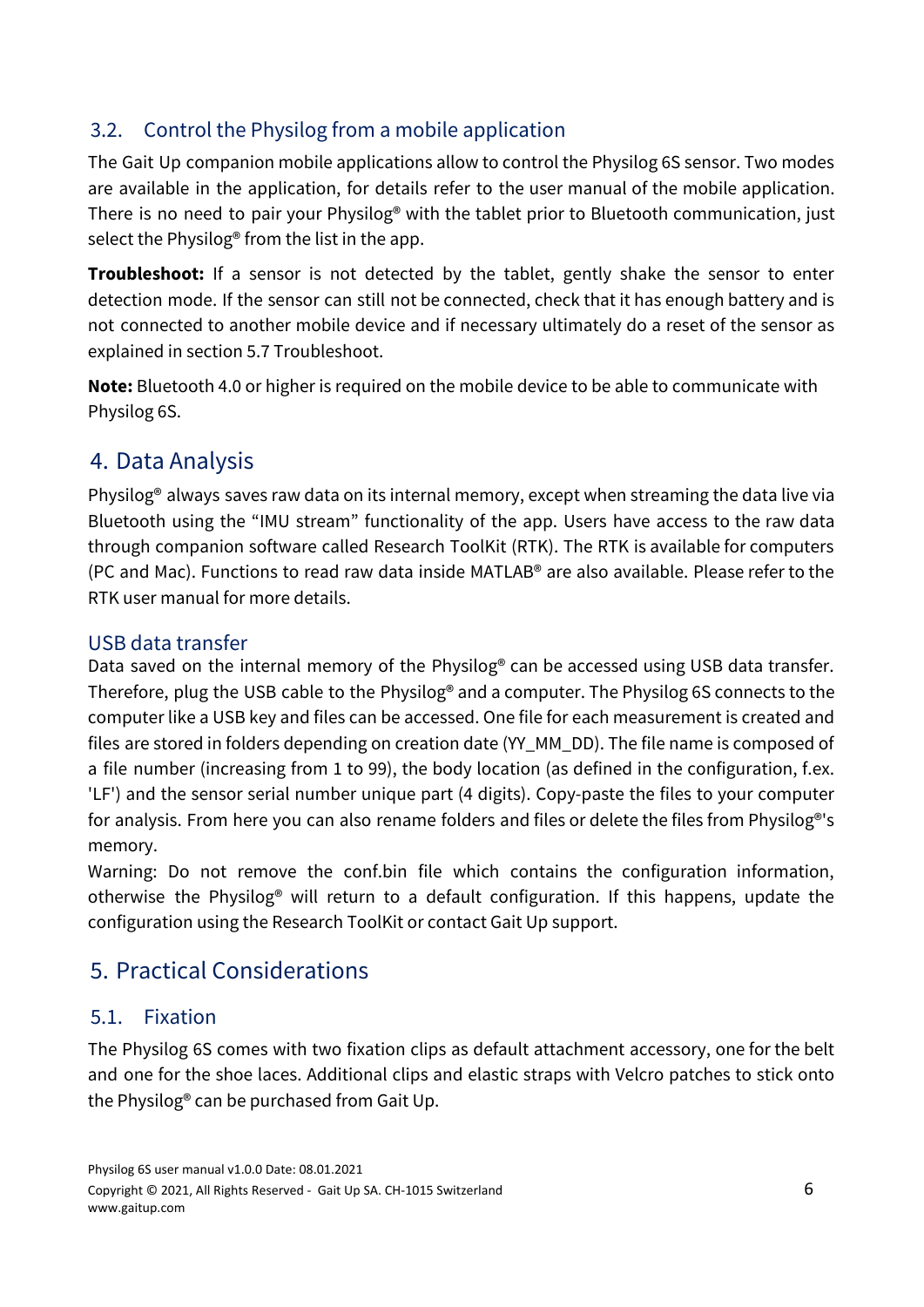# <span id="page-6-0"></span>5.2. How to update Date and Time of the Physilog 6S

#### Via computer:

- Create a new text file on the Desktop of your computer or directly on the Physilog<sup>®</sup> sensor (on Windows: right click, new>text file, on Mac: open text editor and save file as text file)
- Leave it empty and rename it to TIME (complete name with file extension: TIME.txt)
- Copy-paste the file to the Physilog<sup>®</sup> if you saved it on the Desktop
- Disconnect the Physilog® from the computer to update the time and date to the hour when the file has been created

Create a new text file each time you update the date, do not just rename or modify an existing TIME.txt file (TIME.txt file previously created will update to the date it was created, so in the past).

The TIME.txt file will disappear from Physilog's memory when disconnecting the Physilog® from the computer, therefore it is normal to not find it the next time you open the Physilog® on the computer.

# Via mobile application:

Connect the Physilog® to the Android companion application inside the "Remote control" mode. Start a short measurement from the app, you can stop the measurement as soon as the stop button is available in the user interface of the mobile application. Then disconnect the sensors or completely quit the app.

# <span id="page-6-1"></span>5.3. How to update firmware of Physilog 6S with nRF Connect

The firmware is updated via Bluetooth. Therefore, install the nRF application on a mobile or tablet (Android or iOS) and follow the steps below. It may be necessary to install a file manager application in addition to the nRF app to be able to select the firmware file from a chosen location of file storage on your device.

# Android

- Install the "nRF Connect for Mobile" app on the Android device
- Download the latest firmware version from the email to the Android device
- Open the nRF Connect app and enable all necessary permissions (Bluetooth and Position, see pictures below)
- Go to Scanner tab and scan for surrounding Physilog (gently shake the Physilog 6S to enter detection mode)
- Select connect of one Physilog 6S sensor in the list
- Plug the selected Physilog to a power source to be sure to have enough battery to perform the update

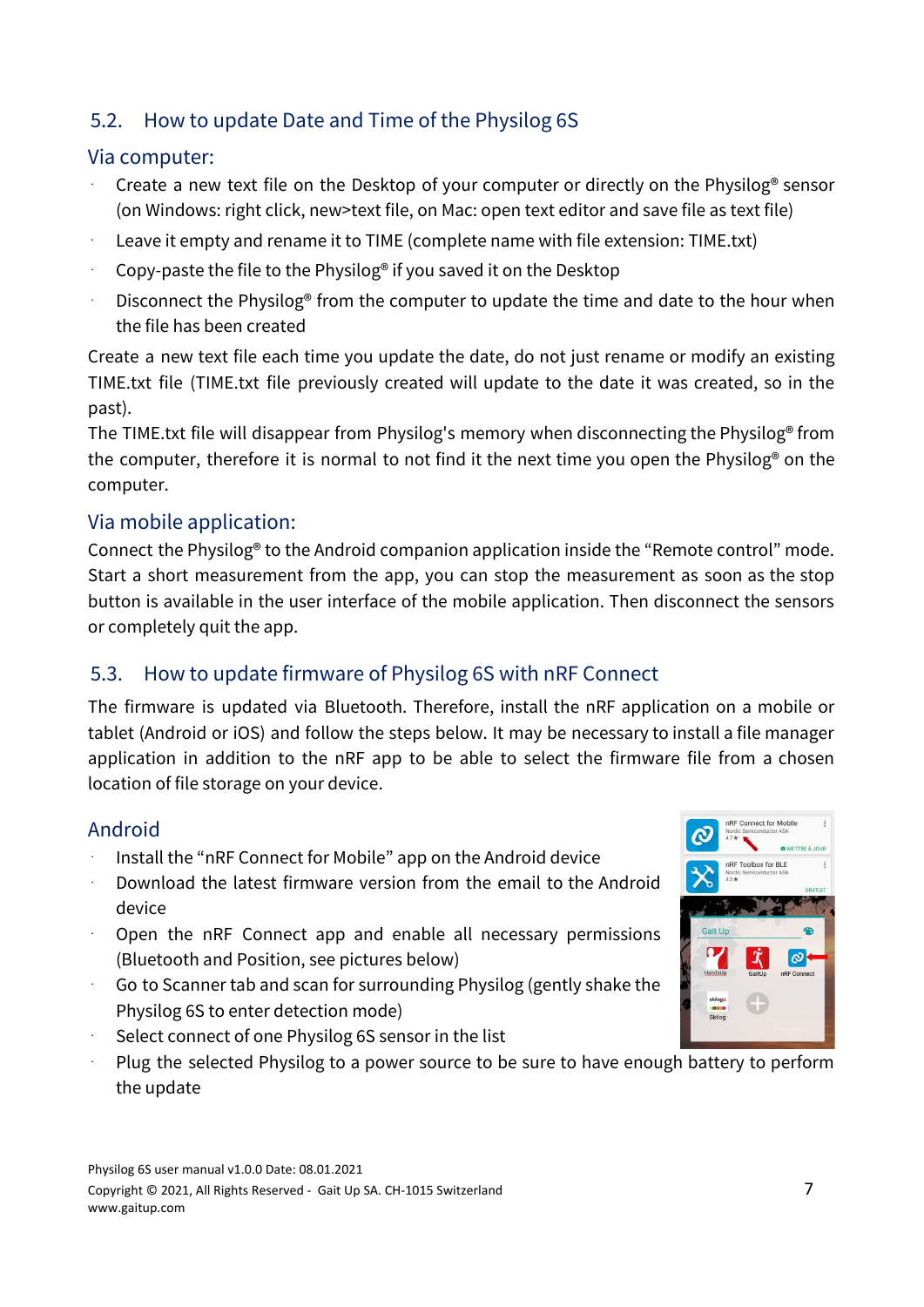- In the top right corner of the app click on the DFU button (on the right of "Disconnect") and select "Distribution Packet (ZIP)" from the proposed options
- Get the new firmware file from where it was downloaded
- Wait until the graph in the app has shown that 100% of the firmware was transferred, this may take some minutes
- Disconnect the Physilog® by clicking on "Disconnect" and close the tab of the Physilog 6S
- Plug the Physilog® to the computer and update the date and time (see above)



# iOS

- Plug the Physilog® to the computer and update the date and time (see above)
- ⋅ Install the "nRF Toolbox" on the iOS device
- ⋅ Download the latest firmware version from the email to the iOS device
- Add the downloaded firmware to nRF Toolbox by connecting the iOS device to the computer:
- Open iTunes and select your phone
- Select the "Apps" tab on the left and scroll down
- Under "File Sharing" select the nRF Toolbox app and add the Firmware file to the Documents list

Physilog 6S user manual v1.0.0 Date: 08.01.2021 Copyright © 2021, All Rights Reserved - Gait Up SA. CH-1015 Switzerland 8 www.gaitup.com

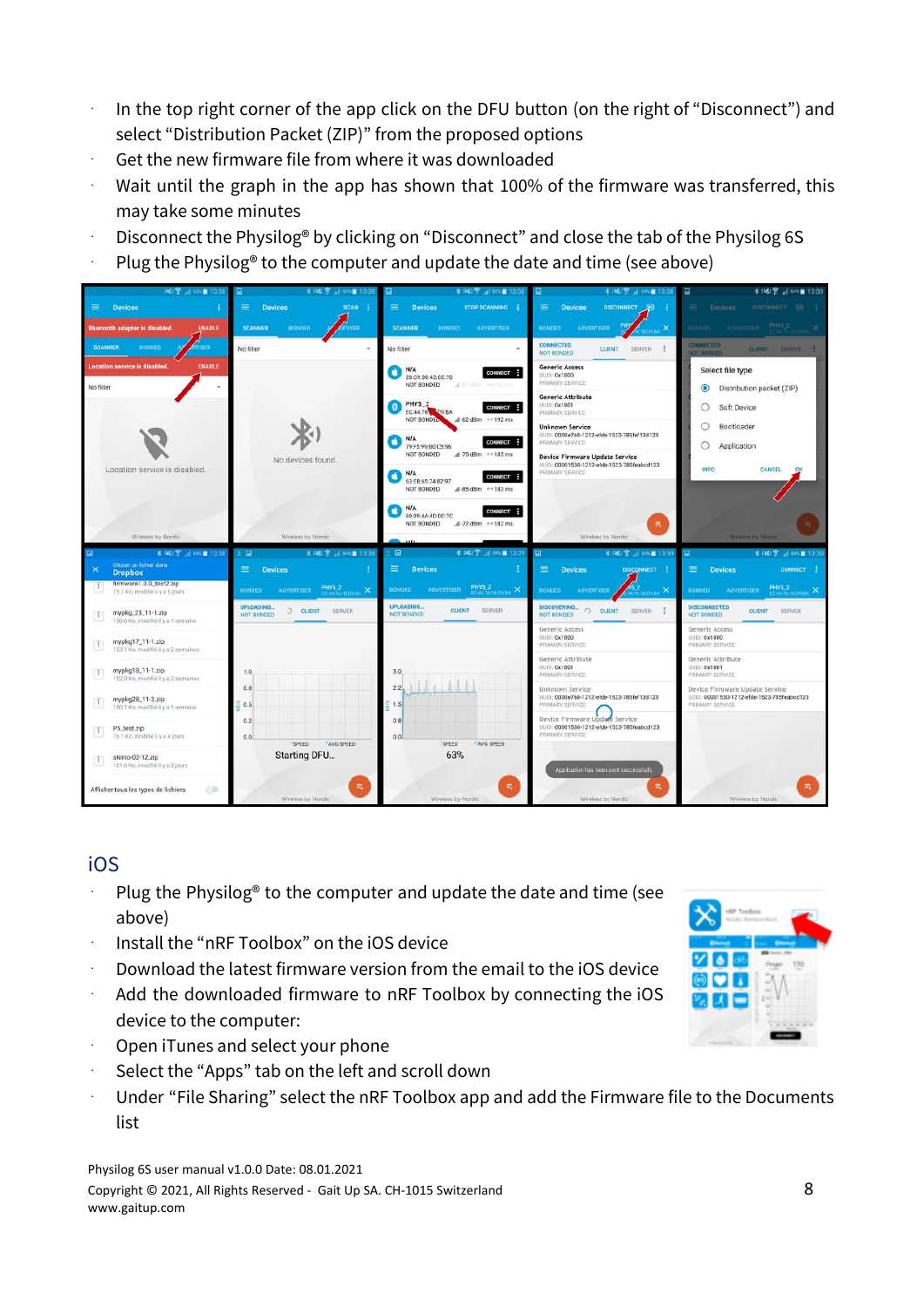- ⋅ Click on "Done" and disconnect phone from computer
- ⋅ Open the nRF Connect app on the iOS device and enable Bluetooth
- Open DFU option of the app
- $\cdot$  Click on "Select File" and go to the tab "user files" where you find the firmware added to the app earlier
- Gently shake the Physilog 6S to enter detection mode
- ⋅ Click on "Select device" button and look for surrounding Physilog
- Select connect of one Physilog 6S sensors in the list
- Plug the selected Physilog to a power source to be sure to have enough battery to perform the update
- ⋅ Click on "Upload" and wait until the percentage has arrived at 100%, this may take some minutes
- Plug the Physilog<sup>®</sup> to the computer and update the date and time (see above)

# <span id="page-8-0"></span>5.4. Tips for best practices

Physilog 6S should be handled carefully. In particular, it should not receive shocks, such as fall, crushing, being hit etc. Do not press too hard on the on/off button, this can damage the button.



**Warning:** Do not use or charge the Physilog® if the sensor or its case is damaged. Contact Gait Up about what further action is needed when the case is damaged. In case the battery is damaged, immediately move the device away from flammable materials and contact Gait Up's customer support.

- To benefit from the maximal battery life, fully charge Physilog<sup>®</sup> sensors before doing measurements (LED shines green when connected to computer or charger, you can also check with the App).
- Copy trial recordings to your computer: Physilog® is not the best place to keep important data.
- Physilog 6S can be used outside when the temperature is not exceeding 30 °C. Do not use Physilog 6S to measure water-sport activities without additional waterproofing.
- Do not introduce pointy objects into the small hole on the bottom of the sensor, this irreversibly damages the waterproofing of the sensor.
- Sensors do not need systematic yearly recalibration. Depending on the use, regular recalibration can be recommendable for: offset and gain dependent measures such as sensor orientation calculation.
- Make sure to know which Physilog<sup>®</sup> file corresponds to which trial for your analysis First digits of file name are automatically incremented for each day of measurement (exceeding 99 resets the increment back to 1). It is recommended to delete old files from the sensor memory. Note that date of file generation (recorded between one start and stop of the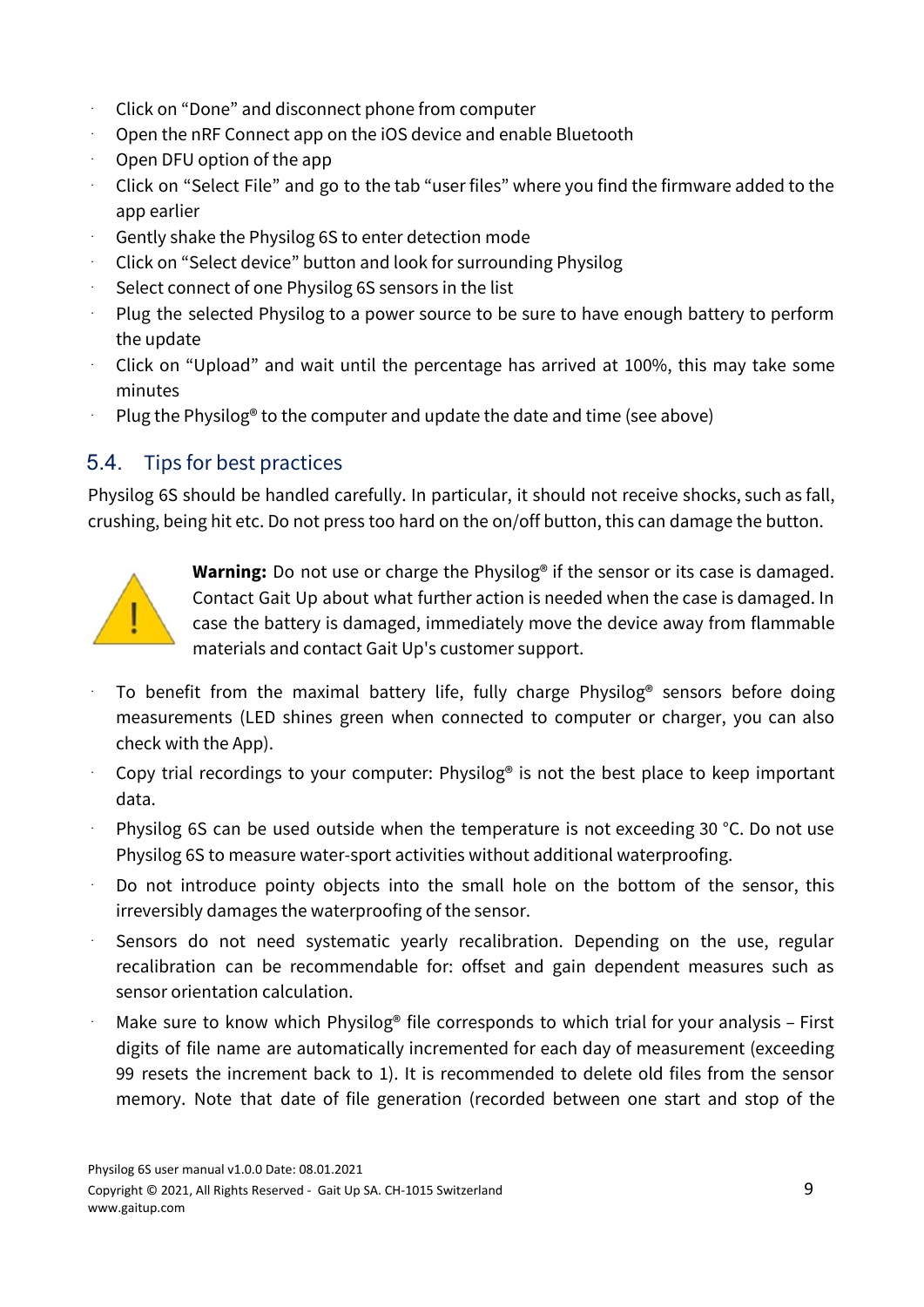Physilog®) is visible in the XLS or CSV file and the Matlab structure "header". If you wish to adapt internal date and time of the Physilog®, read the section above.

Do not remove the "conf.bin" file from the Physilog, otherwise it will return to a default configuration. If this happens, update your configuration in the Research ToolKit software or contact Gait Up's customer support.

## <span id="page-9-0"></span>5.5. Maintenance and Disposal



Cleaning: Before you clean the device make sure it is turned off and disconnect all cables. Use water and soap, saline solution or 3% Hydrogen peroxide (H2O2) solution to clean the Physilog 6S sensor device and its fixation clip accessories. Do not use a cleaning spray, but carefully wipe all parts using a humid wipe.



Storage: Store in a cool (0°C – 30°C) and dry place. The provided box is the perfect place for your sensor. Keep away from direct sunlight.



Do not throw Physilog® sensors in the normal trash, dispose of it properly considering local laws and rules about electronic waste and batteries. Contact Gait Up's customer support for more information about elimination of Physilog<sup>®</sup>.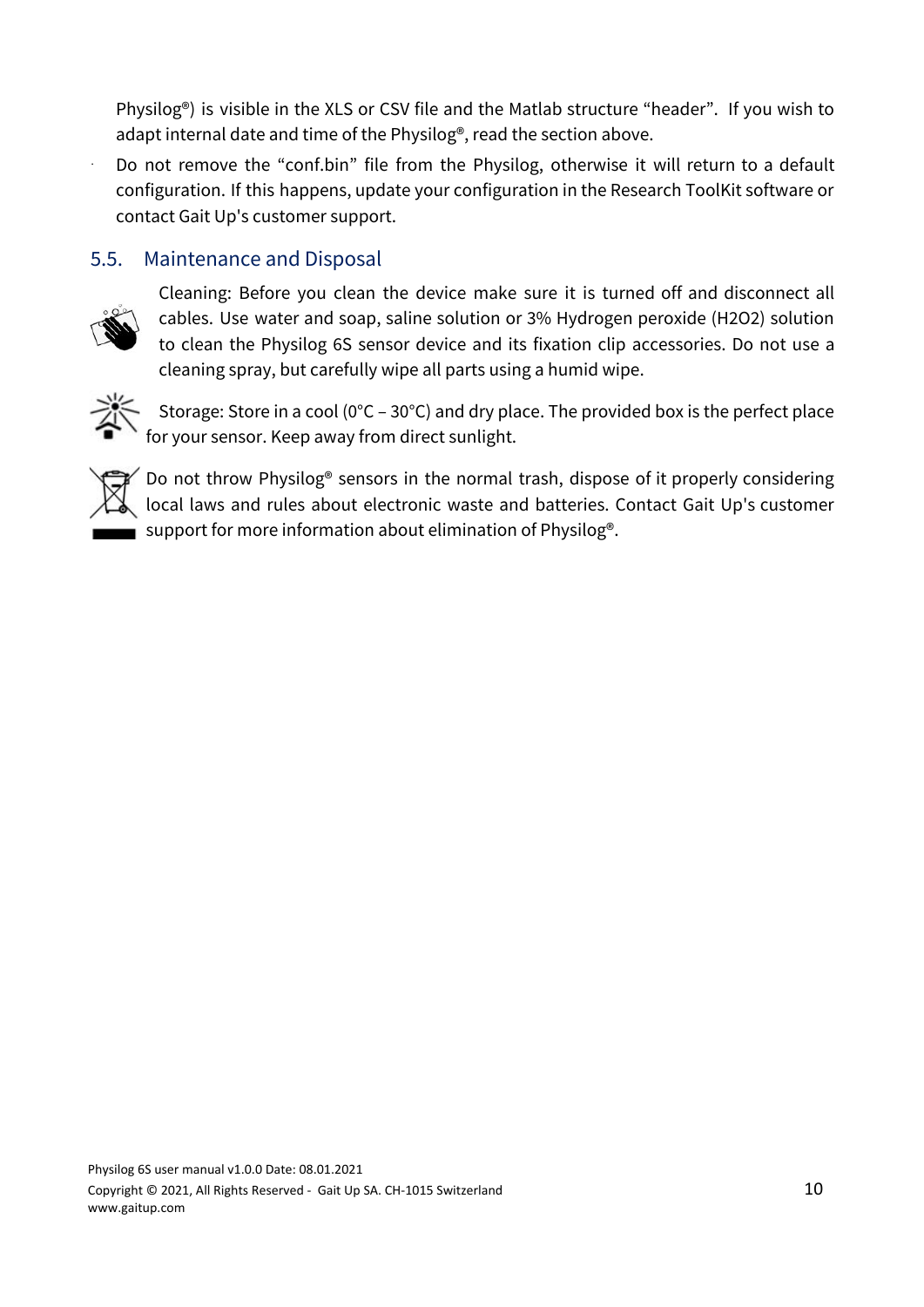# Safety information

- Physilog 6S includes a lithium battery. This battery may only be charged over a limited temperature range. Never attempt to dock or charge your Physilog® 6S when the temperature is outside of the range of 0 to 45°C.
- Physilog 6S should be charged through USB connection with a computer. An external charger may be used; note that no charger is provided by Gait Up. Gait Up declines any responsibility due to charger usage.
- Supply voltage should be as follows: DC, 5V. Current consumption is 100mA. All external circuits connected to the Physilog 6S should be «Safety Extra Low Voltage» and «limited Power Sources» circuits as described in the following standard:IEC62368-1:2014+/A11:2017

#### Warnhinweise:

- Physilog 6S enthält eine Lithium Batterie. Die Batterie soll nur in einer definierten Temperaturspanne aufgeladen werden. Versuchen Sie nie Ihren Physilog® 6S an den Computer anzuschliessen oder aufzuladen, wenn die Aussentemperatur nicht zwischen 0°C und 45°C ist.
- Sensoren sollen durch eine USB Verbindung mit einem Computer aufgeladen werden. Ein externes Ladegerät kann benutzt werden; Gait Up empfiehlt und liefert aber kein externes Ladegerät. Gait Up übernimmt keine Haftung falls ein Ladegerät gebraucht wird.
- ⋅ Die erlaubte Netzspannung ist: DC, 5V. Stromaufnahme beträgt 100mA. Alle an den Physilog 6S angeschlossenen externe Stromkreise sollen die «Sicherheitskleinspannung" und "mit begrenzter Leistung" Regeln erfüllen, die im folgenden Standard beschrieben sind: IEC 62368-1:2014+/A11:2017

# Informations relatives à la sécurité:

- Physilog 6S contient une batterie au lithium. La batterie ne doit être chargée que si la température extérieure est dans les limites définies. N'essayez jamais de connecter ou charger votre Physilog® 6S si la température ambiante est en dehors des limites de 0 à 45°C.
- Physilog 6S doit être chargé par une connexion USB avec un ordinateur. Un chargeur externe peut être utilisé; mais Gait Up ne livre et ne recommande pas de chargeur. Gait Up refuse toute responsabilité liée à l'utilisation d'un chargeur externe.
- La tension de réseau devrait être: DC, 5V. La consommation de courant est de 100mA. Tout circuits connectés à Physilog 6S doivent être «très basse tension de protection» et «source à tension limité» comme décrit dans les normes suivantes: IEC 62368-1:2014+/A11:2017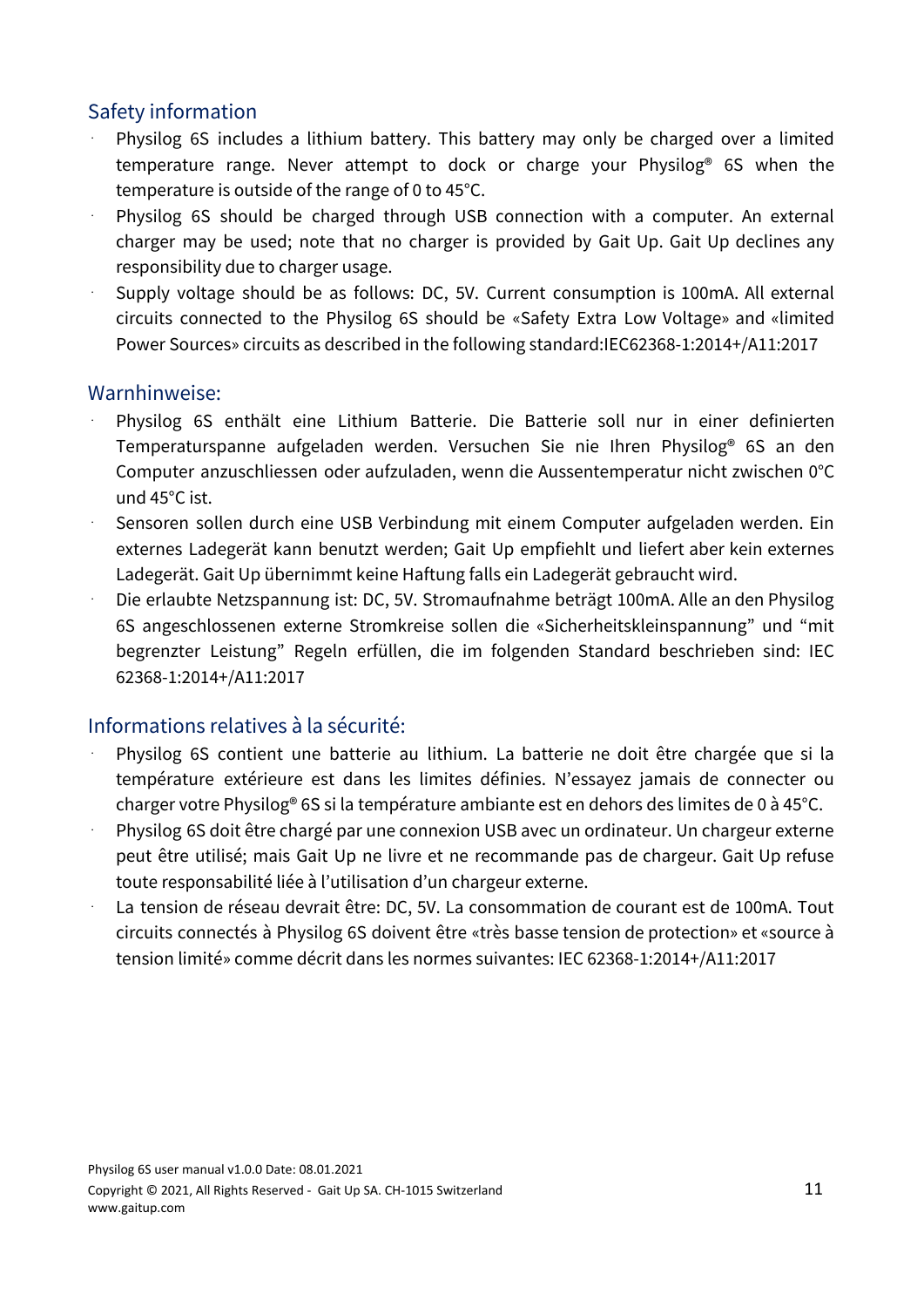# <span id="page-11-0"></span>6. Sensor specifications

| <b>Physical properties</b>                       |                                                                                                                                                                           |  |  |  |
|--------------------------------------------------|---------------------------------------------------------------------------------------------------------------------------------------------------------------------------|--|--|--|
| <b>Dimensions</b>                                | 42,2 x 31,6 x 15 mm                                                                                                                                                       |  |  |  |
| Weight                                           | 15 gr                                                                                                                                                                     |  |  |  |
| IP Rating                                        | Waterproof IP64                                                                                                                                                           |  |  |  |
| <b>Operating Temperature</b>                     | From -0° to 35°C                                                                                                                                                          |  |  |  |
| <b>Fixation Accessories</b>                      | Application dependant, Belt clip and shoe lace clip included<br>Straps available by Gait Up (sold separately)                                                             |  |  |  |
| USB-C interface                                  | USB-C, High-speed USB 2.0                                                                                                                                                 |  |  |  |
| Communication                                    | <b>Bluetooth Low Energy (BLE)</b><br>Operating frequency range: 2.402-2.480 GHz (TX & RX)<br>Effective radiated power (max): 11.11 dBm                                    |  |  |  |
| <b>Internal Memory</b>                           | 450MB                                                                                                                                                                     |  |  |  |
| <b>Battery</b>                                   | Lithium Ion Polymer Accumulators 3.7V 240mAh<br>Battery life: up to 20h continuous use (depends on sampling frequency)<br>Number of recharging cycles > 500 cycles        |  |  |  |
| <b>Electronics specifications</b>                |                                                                                                                                                                           |  |  |  |
| Microcontroller                                  | Nordic Semiconductors ARM® Cortex® M4 with floating-point for on-board<br>processing                                                                                      |  |  |  |
| <b>Inertial Sensors</b>                          | 3D Accelerometer up to ±16g<br>3D Gyroscope up to ±2000°/s<br>Sampling frequency up to 512Hz                                                                              |  |  |  |
| Magnetic field sensor                            | 3D magnetic field sensor up to ±50mT<br>Sampling frequency up to 256Hz                                                                                                    |  |  |  |
| <b>Ambient Sensor</b>                            | Barometric altitude from 260 to 1260 hPa<br>Temperature sensor accuracy of ±1.5°C<br>Sampling frequency up to 64Hz                                                        |  |  |  |
| <b>Compatible charger minimum specifications</b> |                                                                                                                                                                           |  |  |  |
| Minimum specifications                           | Input voltage: 100-240V AC, 50-60 Hz<br>$\bullet$<br>Output voltage: DC 5V 3A/9V 2A/12V 1.5A<br>Efficiency: >85%<br>CE-marked & ROHS compliant<br><b>USB-A connection</b> |  |  |  |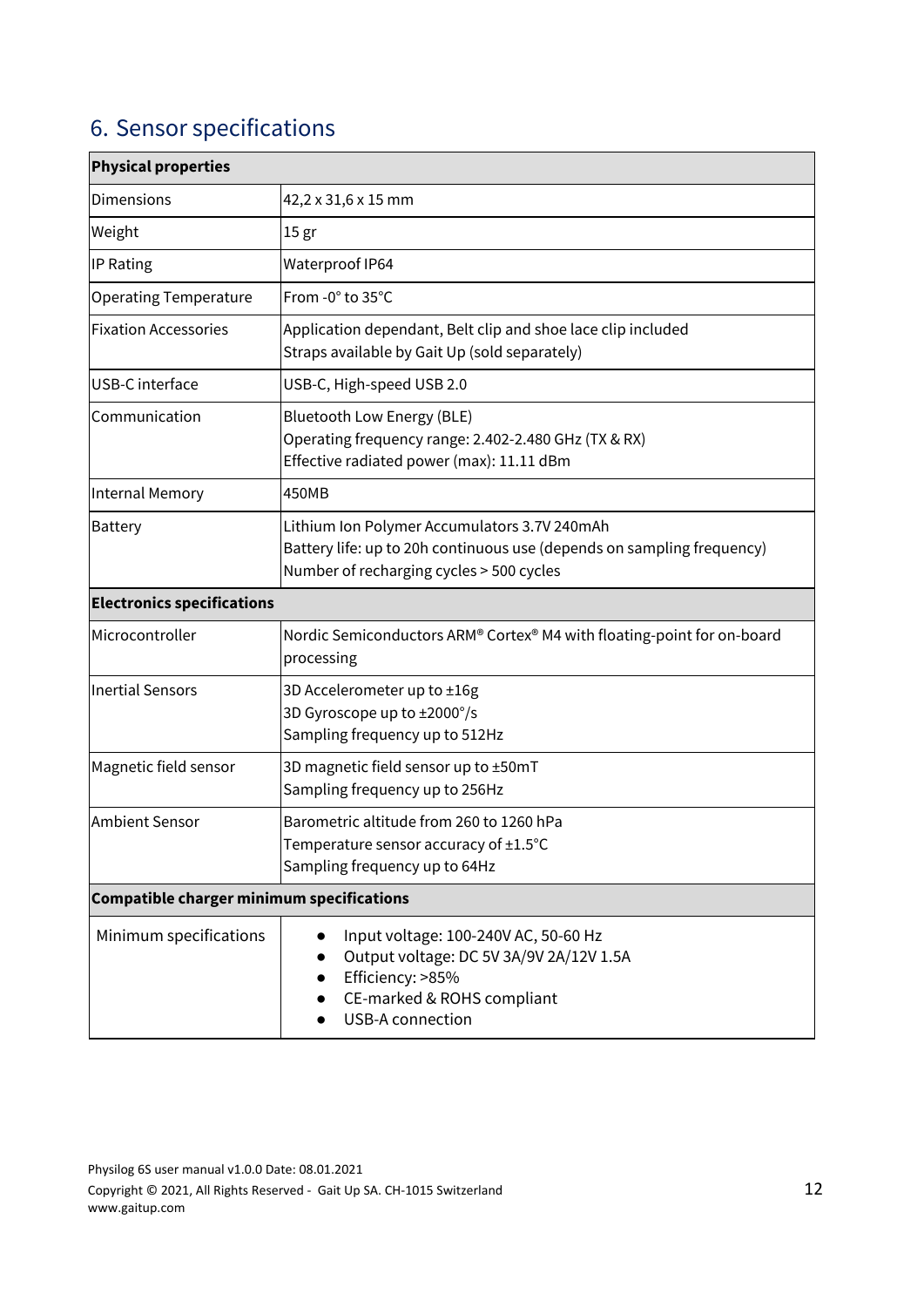# 3D orientation

3D orientation of the sensor is calculated on-board during the measurement when in streaming mode. The Matlab function to read the .BIN file has the option to output the quaternions and Euler angles.

# <span id="page-12-0"></span>7. Troubleshoot

### Reset

The reset is the manipulation which can be done if the Physilog® is not working properly. To do a reset, hold the main button for 5 seconds. The LED blinks red/orange and then stops. If the problem persists, fill out the contact form on the support page [\(www.gaitup.com/support\)](http://www.gaitup.com/support) or write an email to: contact@gaitup.com. Please indicate Physilog® serial number and describe the problem in as much detail as possible (number of red blinks, last manipulation, firmware version etc.).

# LED indications

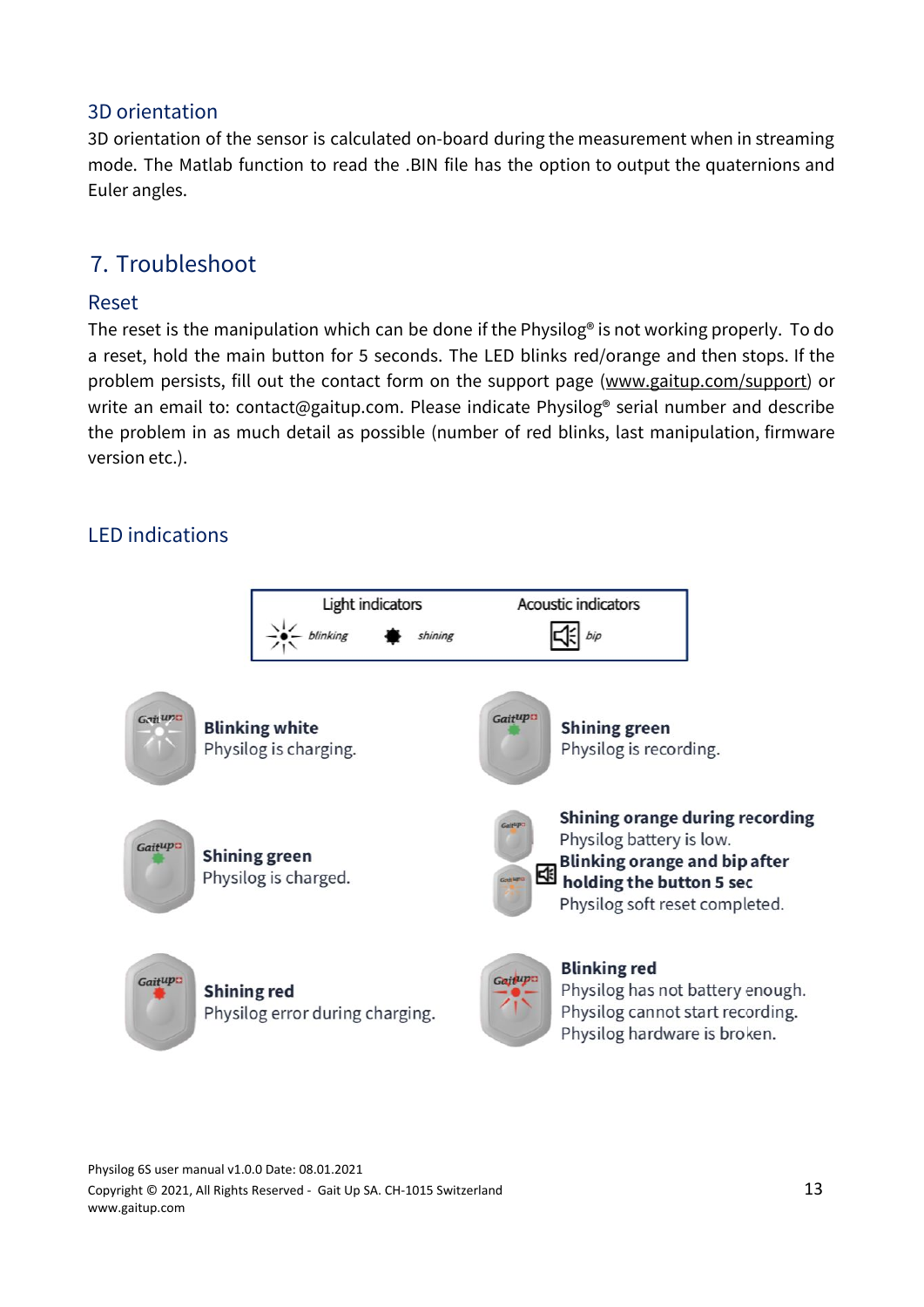# <span id="page-13-0"></span>8. Limited Warranty & Support Policy

# Warranty:

Gait Up offers 12 months parts and labour on Physilog® starting from the date of delivery. If within one year from the date of delivery to the customer the equipment does not comply with the foregoing Limited warranty, Gait Up will at Gait Up's option, repair, replace or refund the purchase price of the defective equipment free of charge to the customer. Customers requesting repair, replacement or refund are required to ship, the Physilog® to Gait Up. As a condition of this warranty, customers must contact Gait Up's customer service for instructions on and approval of shipment prior to returning any defective Physilog®. The warranty shall not apply to any product or component thereof which has been repaired or altered by anyone other than Gait Up in any manner so as, in Gait Up's judgement, to affect its service ability, or any product been subject to alteration, accident, misuse, abuse, neglect or abnormal wear. Gait up warrants solely to the original purchaser (customer). Only the terms expressed in this warranty shall apply and no distributor, corporation or individual is authorized to amend, modify or extend this warranty in any way.

Gait Up shall have no liability for any consequential, incidental or special damages by reason of any act or omission or arising out of or in connection with the equipment or its rental, delivery, installation, maintenance, operation, performance or use, including without limitation any loss of use, lost revenue, lost profits or a cost associated with downtime. The obligations contained in this paragraph continue beyond the term of this limited warranty.

Physilog® and Gait Analysis Software are not considered as proper Medical Devices, since they do not support directly diagnosis, but they provide data which have to be analysed and approved by medical doctors for them to make their diagnosis. Reclamations regarding medical devices will not be considered.

# Support Policy:

Support does not include:

- support for 3rd party hardware, software, mailing lists or web content
- writing or debugging customer applications and deployments
- detailed explanations of the engineering principles behind our software and hardware
- support for systemic problems beyond the scope of the actual Physilog<sup>®</sup> and existing systems software (IT issues, computer operation)
- support for customers whose conduct fails to meet professional standards

Occasionally we engage in more interactive support or consulting. Interactive support is a customer courtesy and is provided at Gait Up's discretion. It does not invalidate the support policy described above. There is no guarantee of performance, timeliness, or establishment of a continuous support relationship. Consulting is subject to acceptance of a formal statement of work.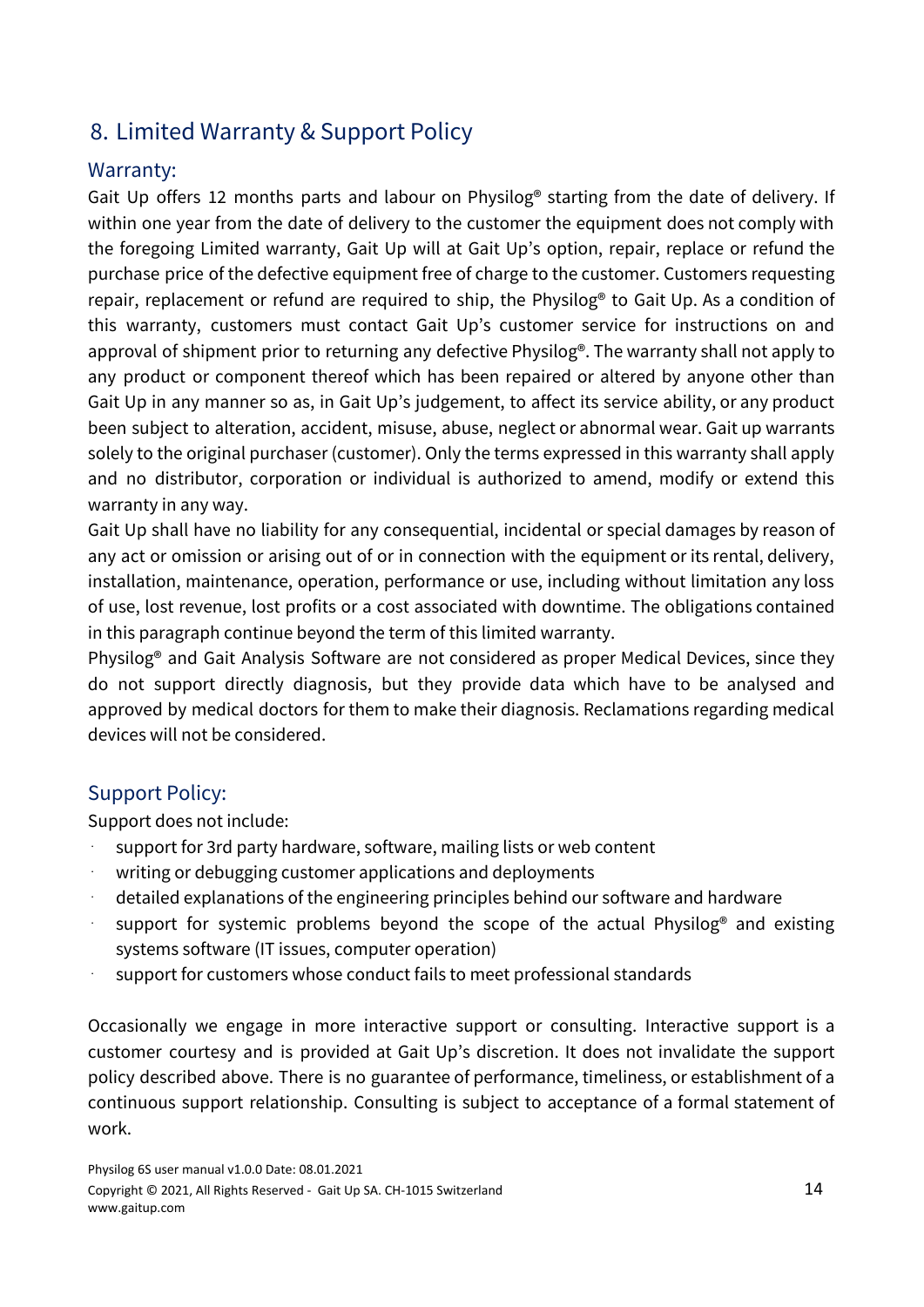# <span id="page-14-0"></span>9. Product compliance

## IC statement

Under Industry Canada regulations, this radio transmitter may only operate using an antenna of a type and maximum (or lesser) gain approved for the transmitter by Industry Canada. To reduce potential radio interference to other users, the antenna type and its gain should be so chosen that the equivalent isotropically radiated power (e.i.r.p.) is not more than that necessary for successful communication. This device complies with Industry Canada licence-exempt RSS standard(s). Operation is subject to the following two conditions: (1) this device may not cause interference, and (2) this device must accept any interference, including interference that may cause undesired operation of the device. This device complies with Industry Canada radiation exposure limits set forth for general population. This device must not be co-located or operating in conjunction with any other antenna or transmitter.

Conformément à la réglementation d'Industrie Canada, le présent émetteur radio peut fonctionner avec une antenne d'un type et d'un gain maximal (ou inférieur) approuvé pour l'émetteur par Industrie Canada. Dans le but de réduire les risques de brouillage radioélectrique à l'intention des autres utilisateurs, il faut choisir le type d'antenne et son gain de sorte que la puissance isotrope rayonnée équivalente (p.i.r.e.) ne dépasse pas l'intensité nécessaire à l'établissement d'une communication satisfaisante. Le présent appareil est conforme aux CNR d'Industrie Canada applicables aux appareils radio exempts de licence. L'exploitation est autorisée aux deux conditions suivantes : (1) l'appareil ne doit pas produire de brouillage, et (2) l'utilisateur de l'appareil doit accepter tout brouillage radioélectrique subi, même si le brouillage est susceptible d'en compromettre le fonctionnement. Le présent appareil est conforme aux niveaux limites d'exigences d'exposition RF pour la population globale définies par Industrie Canada. L'appareil ne doit pas être installé à proximité ou être utilisé en conjonction avec une autre antenne ou un autre émetteur.

#### FCC statement

This document, which describes the instructions for use for an intentional radiator, cautions the user that changes or modifications not expressly approved by the Manufacturer could void the user's authority to operate the equipment.

[54 FR 17714, Apr. 25, 1989, as amended at 68 FR 68545, Dec. 9, 2003]

This device complies with Part 15 of the FCC Rules. Operation is subject to the following two conditions: (1) this device may not cause harmful interference, and (2) this device must accept any interference received, including interference that may cause undesired operation.

NOTE: This equipment has been tested and found to comply with the limits for a Class B digital device, pursuant to part 15 of the FCC Rules. These limits are designed to provide reasonable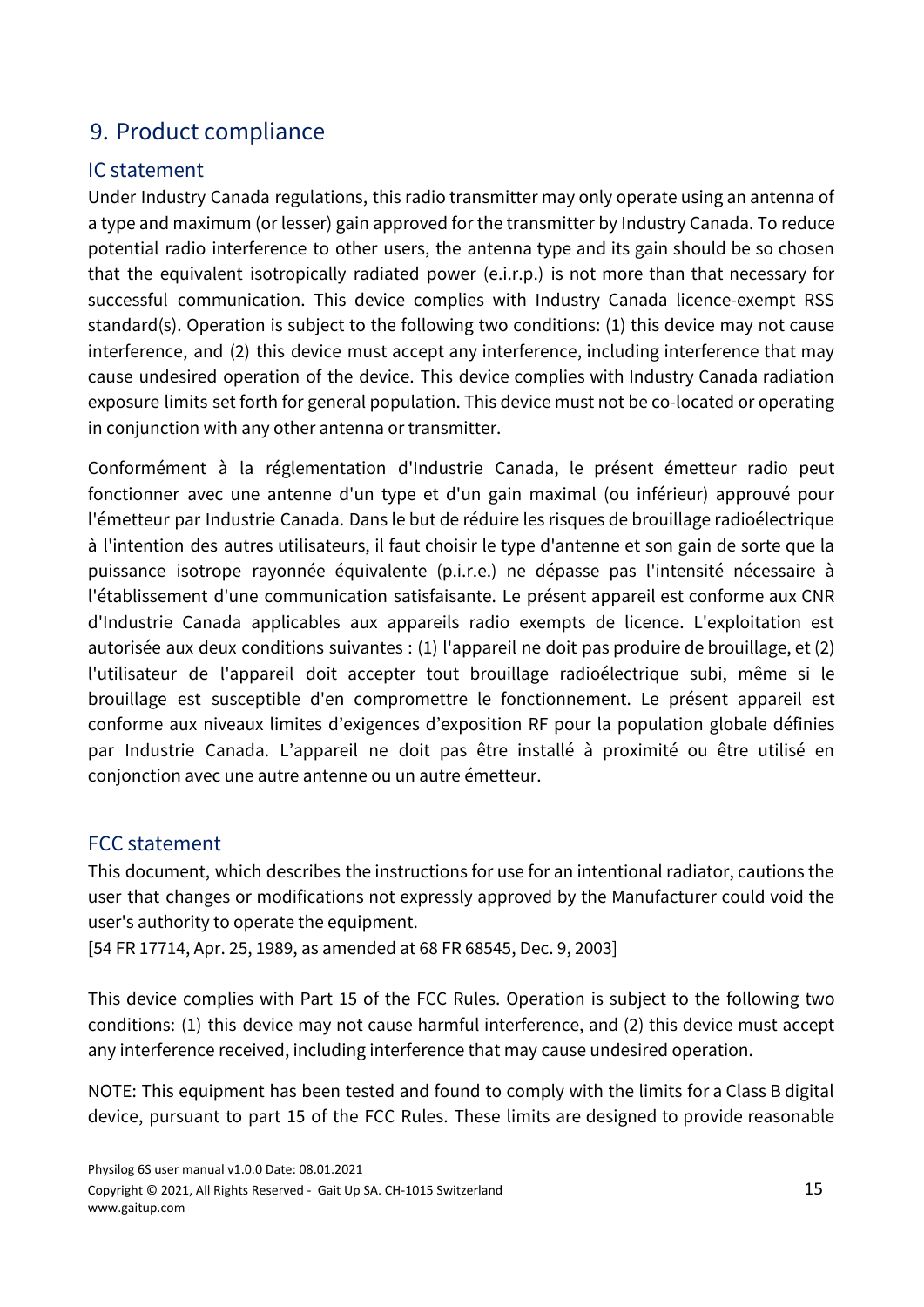protection against harmful interference in a residential installation. This equipment generates, uses and can radiate radio frequency energy and, if not installed and used in accordance with the instruction, may cause harmful interference to radio communications. However, there is no guarantee that interference will not occur in a particular installation. If this equipment does cause harmful interference to radio or television reception which can be determined by turning the equipment off and on, the user is encouraged to try to correct interference by one or more of the following measures:

- Reorient or relocate the receiving antenna.
- Increase the separation between the equipment and receiver.
- Connect the equipment into an outlet on circuit different from that to which the receiver is connected.
- Consult the dealer or an experienced radio/TV technician for help.

This device complies with FCC radiation exposure limits set forth for general population. This device must not be co-located or operating in conjunction with any other antenna or transmitter.

Caution: the user that changes or modifications not expressly approved by the party responsible for compliance could void the user's authority to operate the equipment.

# IMDA Singapore statement

Physilog 6S complies with the standards and specifications published by IMDA, is compatible with the public telecommunication networks in Singapore, and does not cause radio frequency interference to other authorised radio-communication networks.

# RF Exposure information

#### <span id="page-15-0"></span>**Europe**

Maximum RF Output power (11.11 (13mW) peak EIRP at Cmid, Tmax) of the equipment is under 20mW, and then test result is compliant without additional measurement. So, EN 62311 (2008) "low power / inherent compliance decision" is applied

#### <span id="page-15-1"></span>**FCC**

This device is compliant to the requirements detailed in Parts 1 and 2 of the FCC's Rules and Regulations [47 C.F.R. 1.1307(b), 1.1310, 2.1091, 2.1093].

#### <span id="page-15-2"></span>**IC - Canada (EN)**

This device contains licence-exempt transmitter(s)/receiver(s) that comply with Innovation, Science and Economic Development Canada's licence-exempt RSS(s). Operation is subject to the following two conditions:

- This device may not cause interference.
- This device must accept any interference, including interference that may cause undesired operation of the device.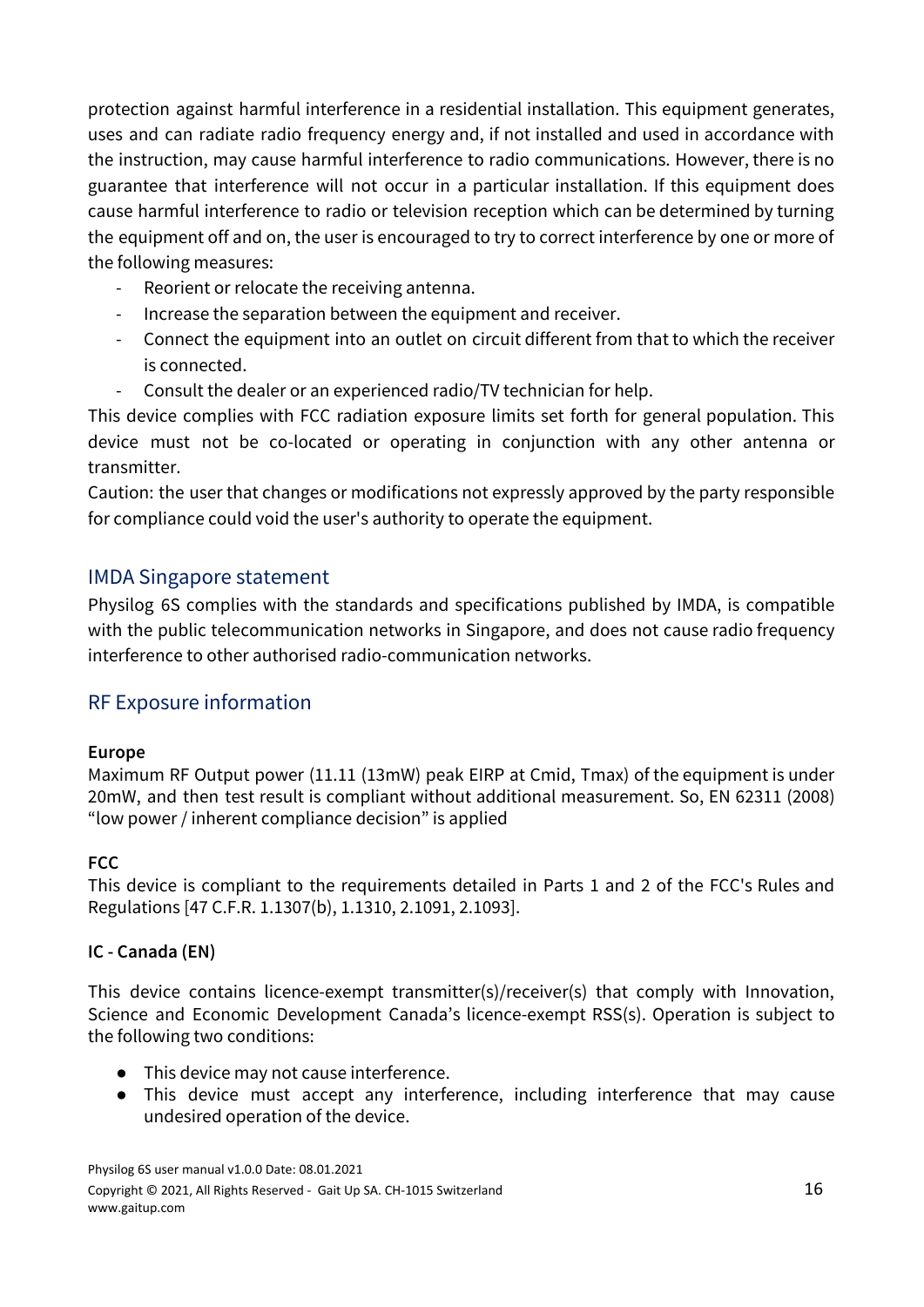This device complies with ISED radiation exposure limits set forth for general population. This device must not be co-located or operating in conjunction with any other antenna or transmitter.

#### <span id="page-16-0"></span>**IC - Canada (FR)**

L'émetteur/récepteur exempt de licence contenu dans le présent appareil est conforme aux CNR d'Innovation, Sciences et Développement économique Canada applicables aux appareils radio exempts de licence. L'exploitation est autorisée aux deux conditions suivantes :

- L'appareil ne doit pas produire de brouillage;
- L'appareil doit accepter tout brouillage radioélectrique subi, même si le brouillage est susceptible d'en compromettre le fonctionnement.

Le présent appareil est conforme aux niveaux limites d'exigences d'exposition RF aux personnes définies par ISDE. L'appareil ne doit pas être installé à proximité ou être utilisé en conjonction avec une autre antenne ou un autre émetteur.

**Note**: The separation distance between the user and/or bystander and the antenna and/or radiating element of the device is of at least 15mm.